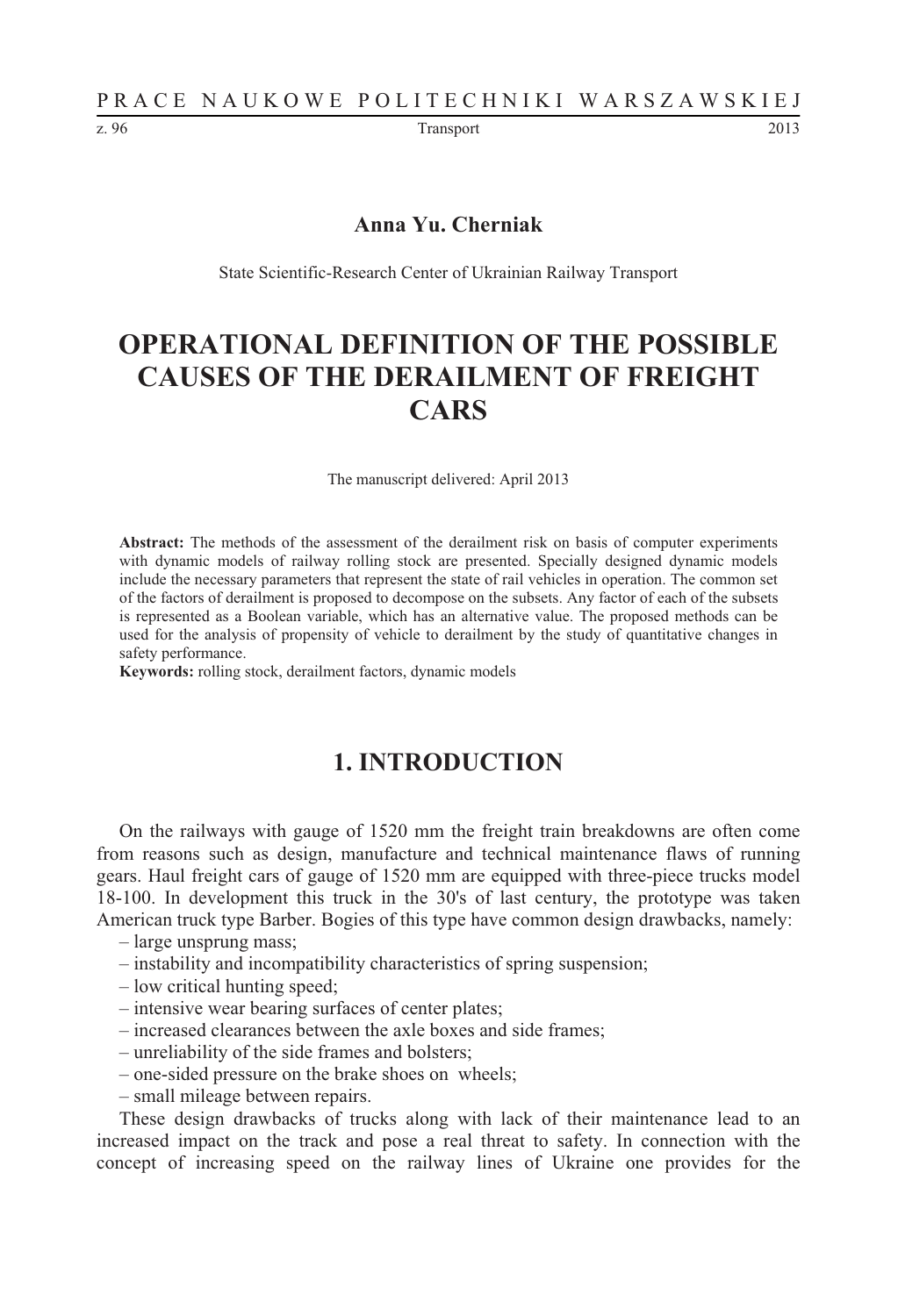separation of passenger and freight traffic. Meanwhile, in the present the safety problem remains acutely relevant because of the cases of loss a stability of freight train wagons in fixed tracks.

In recent years DNDC UZ conduct research related to computer simulations, which precede derailment of rolling stock [1]. These studies aim to identify the mechanical factors and to find the most influential factors on the tendency of the rolling stock derailment. The results of this research have formed a technology assessing of the wagon derailment risk.

The main directions of this technology are:

– operational definition of the plausible derailment factors;

– evaluation of derailment risk with characteristics of the technical conditions of the running gears and track quality.

#### **2. THE BASIC COMPUTER MODELS OF DYNAMICS**

The theoretical bases of the above technology are the computer models of dynamics of rolling stock as well as the methods of evaluation of derailment risk. Software "Universal Mechanism" was used to creation these models of dynamics of rail vehicles [2].

The model, orientated on estimate of a derailment risk, that here is called the special model of dynamics, include some differences comparing to model of dynamics, which are being developed for other purposes, for example, to select the design the rational parameters of rolling stock, that is called the basic model of dynamics. But in both types of the models of dynamics of railway rolling stock are used the multi-body system approach (MBS) as well as the simulation in the time domain.

Usually the model for each vehicle contains one carbody, two bogie frames and four wheelsets, which are modeled as rigid bodies with six degrees of freedom each. Also axleboxs, beams, rods, wedges, balances, traction engines and transmission components might be included in the model of dynamics as rigid bodies. Thus, for describing the threepiece truck design of freight car we need to consideration the bolster, two side frames and four wedges as rigid bodies.

The mechanical system of rigid bodies is connected by the joints and force components. The characteristics of the suspension of design vehicles are presented by the force elements, which can include stiffness, damping and contact types, what there are the means of software "Universal Mechanism". Also there is widely used a parameterization of the input parameters.

The basic models reflect the vehicle design features at nominal technical state. According to Ukraine standards in these models are used the track design with a 1520 mm gauge and inclined at 1:20 as well as fixed wheel and rail profiles, for example GOST-9036 and R65. Developed basic models of dynamics of freight cars of different types contain own car bodies without freight.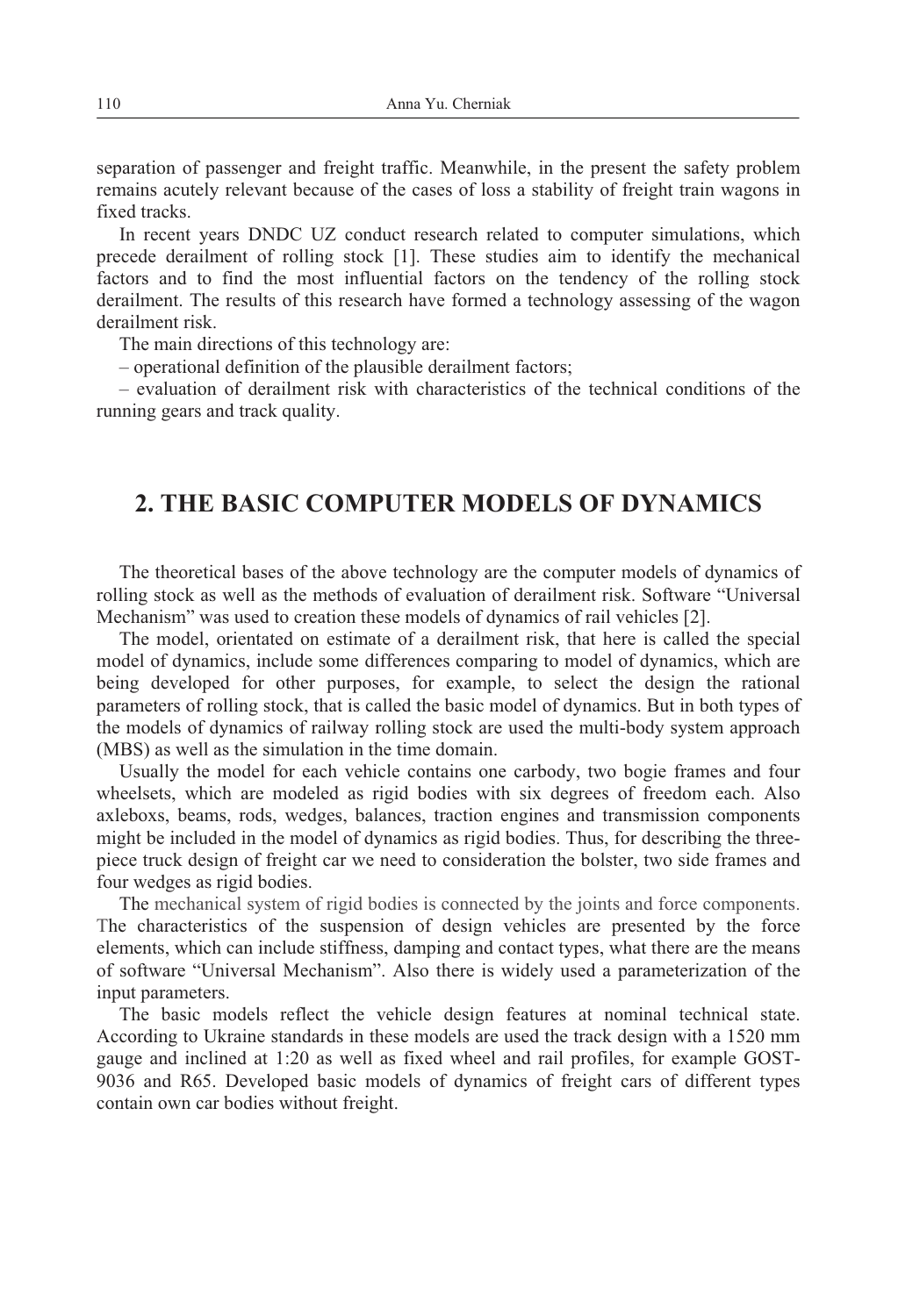#### **3. THE SPECIAL MODELS OF DERAILMENT**

The main feature of special models, which are developed for estimate of the derailment risk, is the simulation of the parameters and characteristics that reflect the actual technical state of running gears of rolling stock at operation [4]. These models must describe not only the construction features of vehicle, which has probing, but also take into account all of credible factors which provoke a derailment. Consequently the special models of the dynamics of rolling stock, which are oriented on the research of derailments, must take into account the considerably anymore volume of information, to represent all conditions of the event adequately.

Adhering to the experimental design concepts and based on empirical data which obtained from the analysis of the technical conditions of railway vehicles using modern measuring devices, in the models separately is formed the set of the special parameters and the characteristics. Thus constructed models allow to search reasons and to set the alert limits of technical condition parameters of railway vehicles and the track quality.

For example, it was found out at research in relation to freight carriages of derailment tie-up not only with the construction but also with operational features of carriages. Therefore computer models of dynamics which are attracted to investigation of derailment risk must give possibility to take account of the operating changes of the certain geometrical parameters of details and knots and provide varying these parameters. In addition the plays, clearances and gaps in vertical, lateral and longitudinal directions of suspensions elements due to the wear, the changes of friction or damping coefficients, the contact stiffnesses and other characteristics must be take into consideration as the parameters and characteristics of special models [4]. In addition in these models the dynamics of freight wagons shall be described actual profiles of worn wheels. It is also possible to change the parameters of inertia of the body and the position of its center of mass due to different weight of freights.

The degree of working out in detail of special models from separate units of rolling stock or all units of the train also directly depends on the circumstances of event of derailment, that in different cases differ. Therefore for research and establishment of reasons of derailment it is expedient more in detail to represent all of features of car which left the tracks first. The complete models of the train dynamics are developed in a spatial setting for all units with a detailed presentation of the three or five cars with the car that derailed first.

A characteristic feature of the technology of computer simulation to investigate the derailment risk is the support of significant amount of computing research options because of a necessity to represent the circumstances of accidents adequately. Thanks to modern development of computer technology, these features do not cause complications.

The database of computer basic models of the dynamics of locomotives and railway cars, which operate on the railways of Ukraine, was created and is continuing to supplementing. Today, a number of special models of the main line locomotives and of the freight cars have developed. The availability of basic and special models in the database allows to creating the full computer models of dynamics of train on the principle of assembly.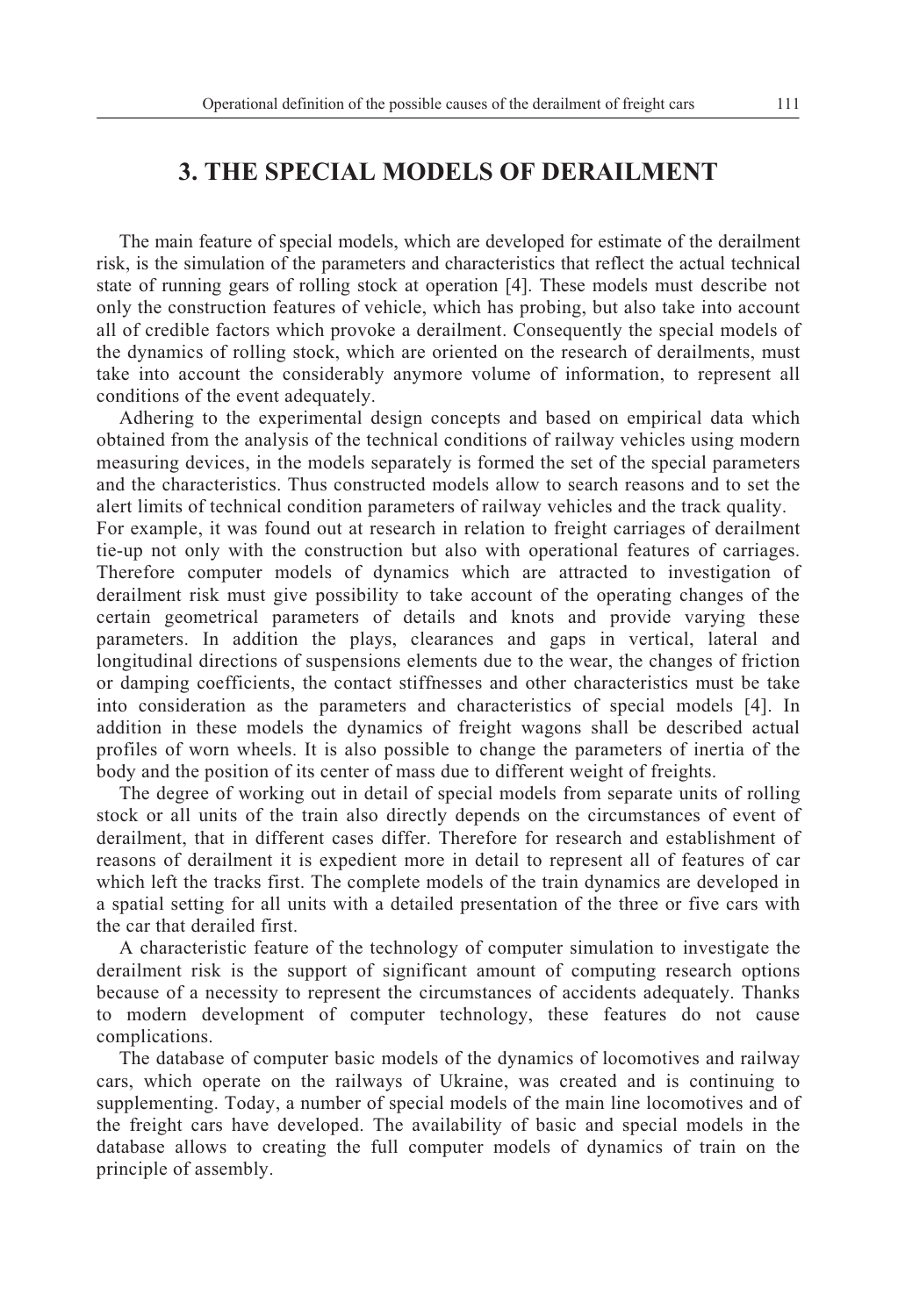### **4. THE DECOMPOSITION OF THE SET OF DERAILMENT FACTORS**

Proposed technology of the assessment a derailment risk, besides adequate special models of the dynamics, is based on well-focused computer experiment. To form the plan of computer experiment is proposed to use the decomposition of the set of factors of the event of breach of safety in four subsets  $F = F_1 \cup F_2 \cup F_3 \cup F_4$ , which are separated from each other in meaning. These subsets are: technical conditions of the vehicles, the track quality, scheme of train formation and mode of train conducting.

Also to form a computer experiment plan it is offered, to represent any factor of every subset as a Boolean variable, that takes on alternative values: 1 - is an actual "value" and 0 - is the nominal "value" or "value" which as assumed improves safety conditions.

The first subset  $F_1$  consists of factors, which reflect the technical conditions of the vehicle, which has derailment first. Thus, in the special models of dynamics of freight wagons to present the technical conditions of carts take account of such factors (fig.1):

- wagon wheel diameters and defects of rolling wheel profiles,
- draw downs of suspension springs,
- clearances in side bearings,
- wear of center plate, clearances in box guides, overvaluation of wedges.

In the second subset  $F_2$  factors which indicate the state of quality of track are identified. Here the actual "values" are data obtained by the track recording vehicle at last passage and the alternative "values" are data corresponded to satisfactory state of track are used. In addition the surfaces of rails on the left and right sides at known information about the worn surfaces of the rails in the area of derailment may be used.

In the third subset  $F_3$  contain factors that characterize the scheme of train formation, including the number of units in the train and the freight load of each wagon in train. Here the logical variables are used to generate options regarding the loads of wagons. As alternative options are considered combinations of empty and loaded cars, that preceded and followed by the car which had derailment first.

In the fourth subset  $F_4$  the variables which reflect parameters of operation mode of train running at the site of the derailment, are included. The full subset of logical variables, that traction or brake modes represent, allows designing the computer experiment with several scenarios of the train running, including the transitional modes of motion. If there was a derailment of over run, the fourth subset is reduced to one element, which is parameterized by the running speed. In this case, the subset  $F_4$  contains one element and computer experiment form by two values: the actual running speed and the alternative value of speed, which is less than actual value.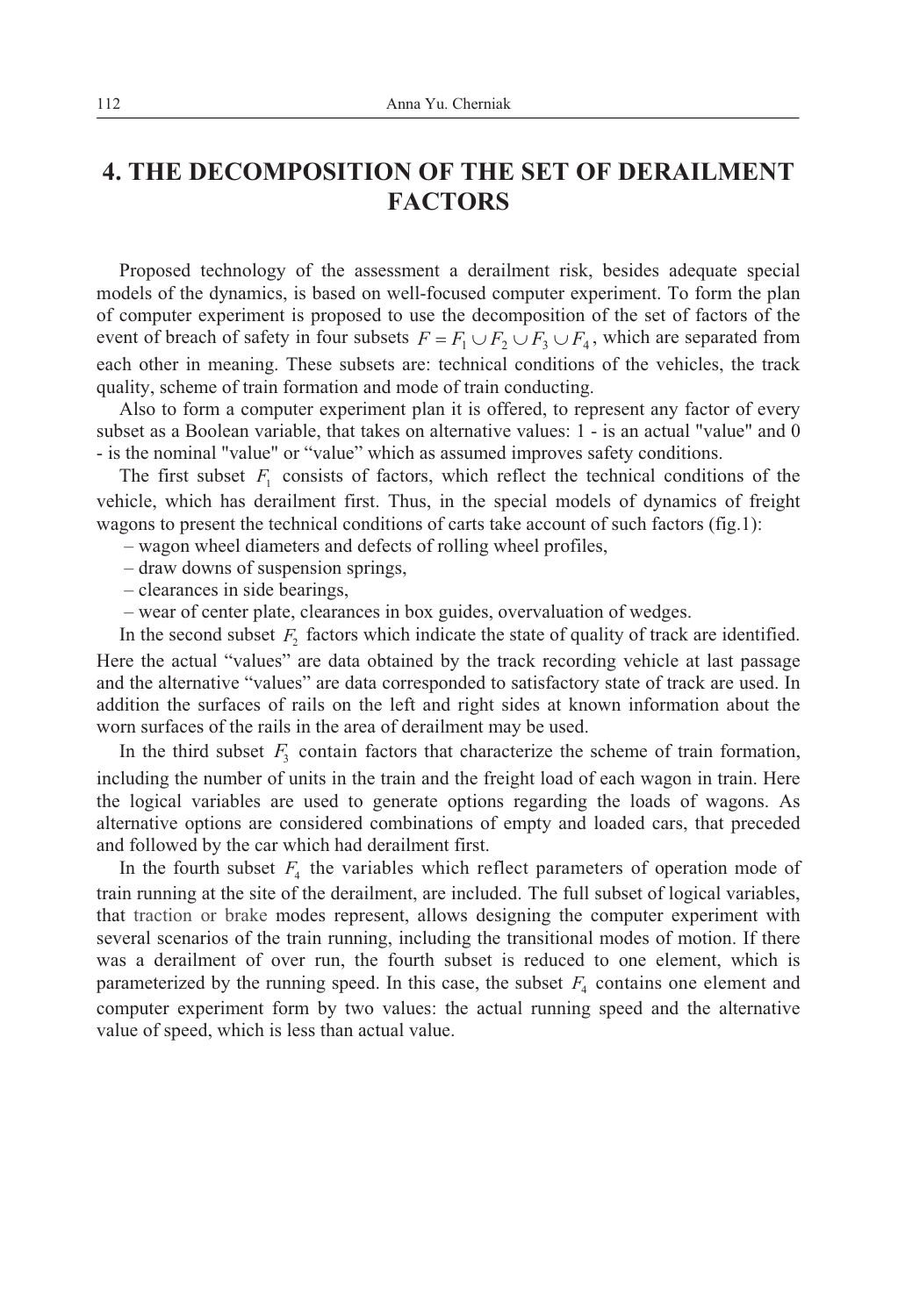

Fig. 1. The factors of the technical conditions of trucks (model 18-100) in special model of freight car dynamics

The components of each subset may have an effect on the risk of derailment and therefore an analysis of the potential consequences on their differences must be made. This analysis shall assess the significance influence of the differences of factors on the derailment propensity. Used decomposition allows, first, to do structuring factors, and, secondly, at the event of certain circumstances of the derailment reduce the number of subsets or the number of components in each subset, in order to reduce the common number of calculated variants in the computer experiment. That allows a results interpretation do easier.

## **5. THE METHODS OF THE ASSESSMENT OF DERAILMENT RISK**

For the first direction, which this research actually began from, source of input data, which the search of significant derailment factors is based on, is the specified event of derailment. Here the information from internal investigation of the derailment is used. For the second direction, by an information source, to execute the search of influential factors, as the specified event of the derailment so and a typical mode of operation (straight, curve, turn or switch) are possible.

The primary important index of derailment safety for running of the railway vehicles for 1520 mm track gauge is coefficient of supply of stability from climbing of wheel flange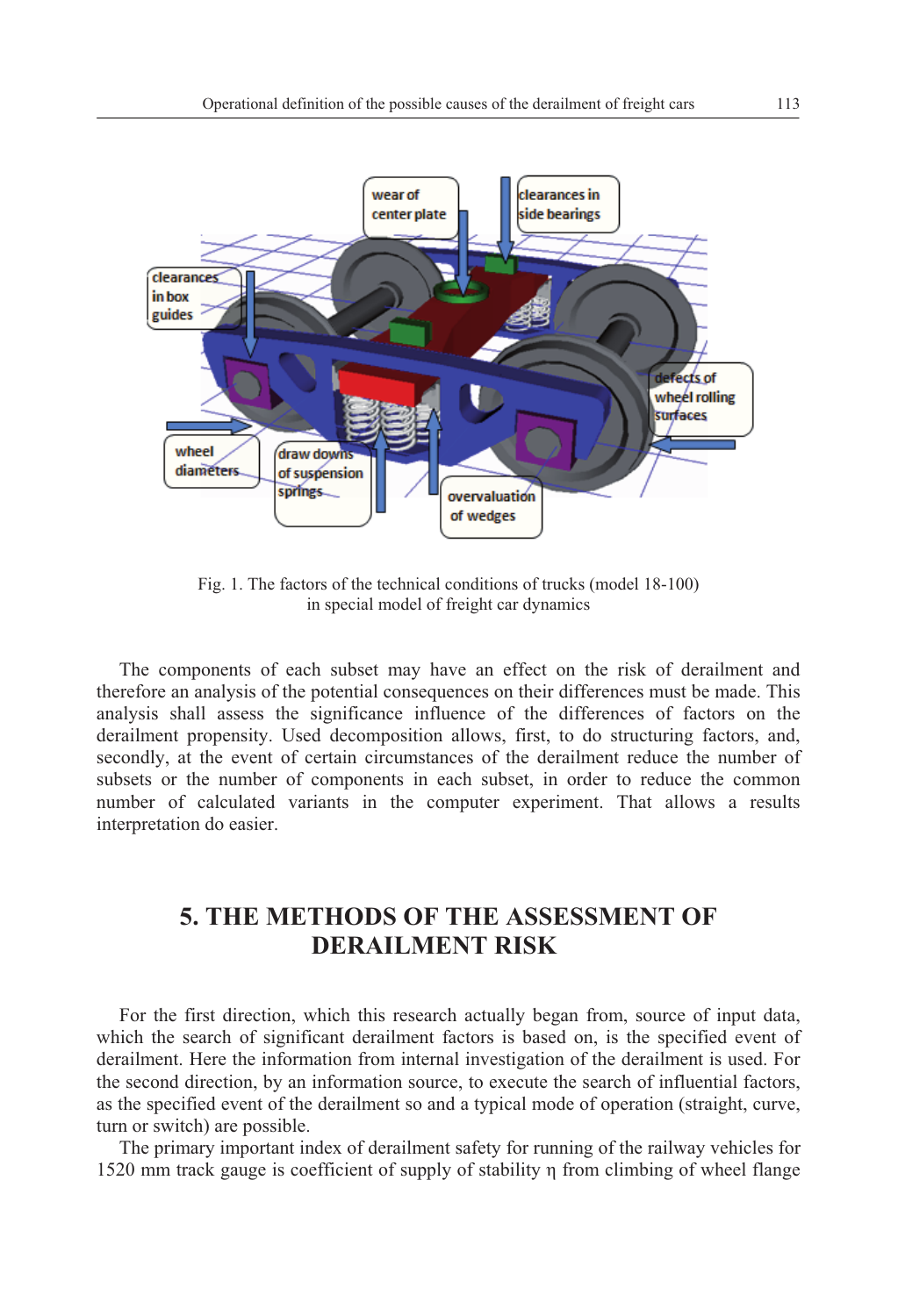on a rail head that like to the inverted derailment quotient *Y/Q* for 1435 mm track gauge [3, 5]. For the passenger rolling stock the minimum permissible value of this coefficient is  $[n]$  $= 1.6$ ; for conventional freight rolling stock – [n] = 1.3. Also the choice of the other indexes for conducting of researches is possible.

Within the proposed concept of assessment of significance of the derailment risk factors are designed three methods:

- the method of the prompt investigation of derailment (DIP);
- the method of determining the cause of derailment (DCD);
- the method of weighing the risk factors significances of derailment (DSF).

These methods are recommended to use in the case when the mechanical causes of derailment are disputable or are not obvious. Also these methods may be to use for analysis of the rail vehicle propensity to derailment by the study of quantitative changes of the indexes of a safety. This make possible to forecast the origin of problems (derailment), requiring immediate interference, even if general losses from factors did not yet attain a critical level. At these methods the output indexes of the safety of each simulation run of the dynamic behavior of a rail vehicle or train are analyzed to extracting the extreme values.

According to the first method (DIP), the multi-factors regression of minimum values of coefficient of supply of stability  $\eta$  is constructed. In mathematical sense the method is formulated as a choice of factors of computer experiment, establishment of their levels and intervals of varying, the construction of plan of experiment and the execution by the simulation the behaviors of dynamics system on changing of factors. Then the minimum value n determined at each simulation run and the coefficients of regression characterize influence of factors on the derailment risk of the system. Constructed as a result of the method the multiple regressions function can not only determine the significance of the influence factors on the possible event of the derailment, but also to establish the factor level, above which the criterion is violated safety [6]. Thus, the boundaries of an acceptable level of safety are defined. Some results of the regression analysis in relation to the technical state of gondola car are shown in fig. 2.



Fig. 2. Coefficient of supply of stability  $\eta$  as function in terms of wedge overvaluation (*kl)* and friction coefficient (*fs)* (car)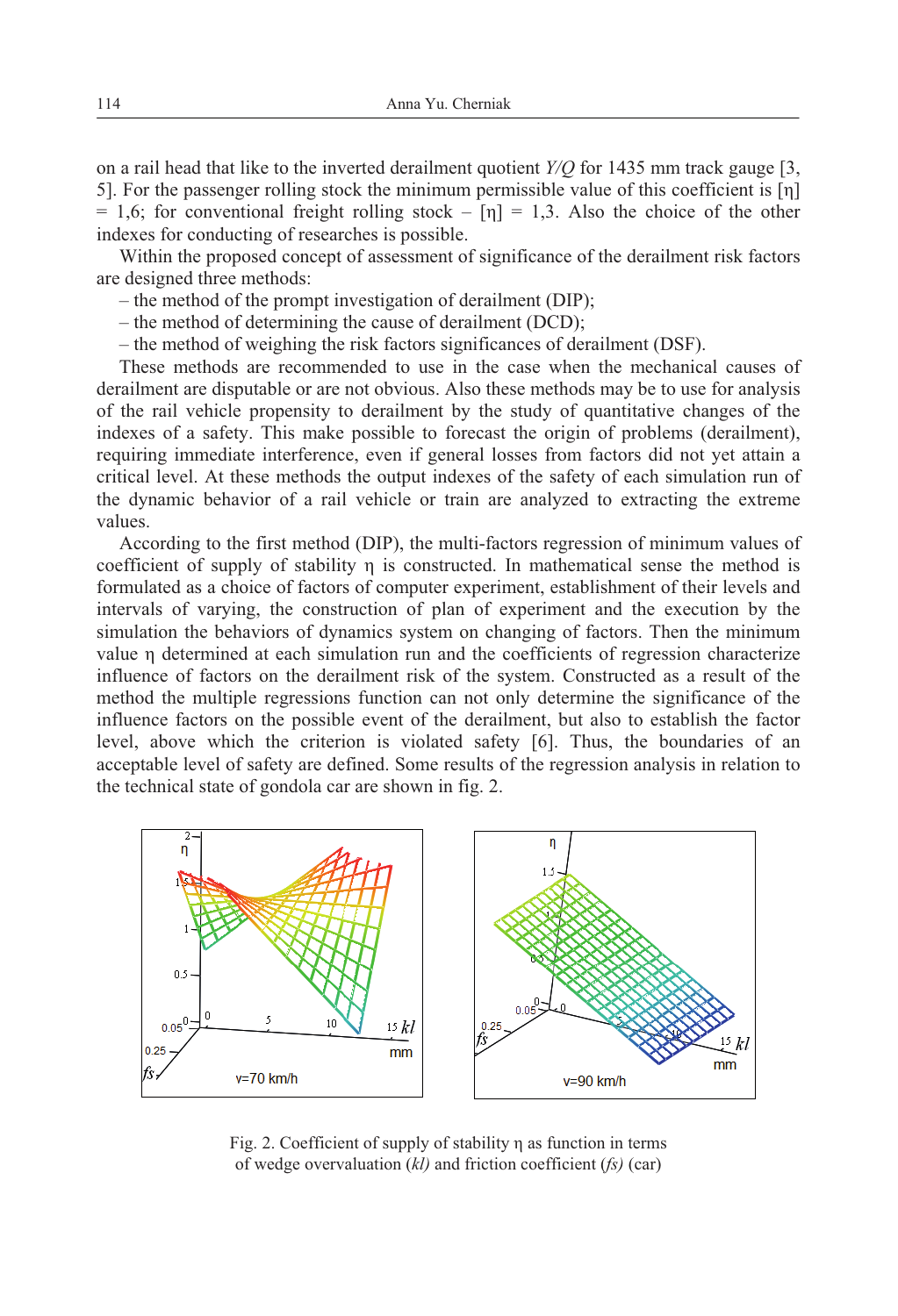In the second and third method the result of each simulation run is represented as Boolean variable:  $1 -$  if the event of derailment takes place (the minimum value  $\eta$  is less than the limit value), and  $0 -$  in the opposite case. In the second method (DCD) the causes of derailment are established on the base of the logical concluding by the construction of the minimal disjunction form.

In third method (DSF) the significance of the influence factors to the accident is established on the basis of statistical inference by calculating the conditional probability by the Bayesian approach. The estimation of meaningfulness risk for every factor is offered as a difference of conditional probabilities at presence and absence of this factor, if the derailment is detected at simulation.

The outputs of computer experiment, expressed as binary numbers, are used to calculate value  $q_0$ , that is the probability of occurrences of the derailment event  $Z$ , value  $p_0$ , that is the probability of occurrences of the opposite event  $\overline{Z}$  (the derailment has not happed), and values  $q_i^+$ ,  $q_i^-$ ,  $p_i^+$ ,  $p_i^-$ , which are conditional probabilities:

 $q_i^+ = P(Z|F_i)$  and  $q_i^- = P(Z|\overline{F_i})$  – the conditional probabilities of event *Z* at factor presence  $F_i$  and at factor absence  $\overline{F_i}$ ;

 $p_i^+ = P(\overline{Z} | F_i)$  and  $p_i^- = P(\overline{Z} | \overline{F_i})$  – the conditional probabilities of event  $\overline{Z}$  at factor presence  $F_i$  and at factor absence  $\overline{F_i}$ .

The significance of the impact of derailment risk factors calculate as the difference of conditional probabilities at presence factor  $P(F_i|Z)$  and at absence factor  $P(F_i|Z)$  by using the formula:

$$
R_i = P(F_i|Z) - P(\overline{F_i}|Z) = \frac{q_0 \cdot q_i^+}{q_0 \cdot q_i^+ + p_0 \cdot p_i^+} - \frac{q_0 \cdot q_i^-}{q_0 \cdot q_i^- + p_0 \cdot p_i^-}.
$$

After that, positive values  $R_i$  put in decreasing order. The factor  $F_m$ , corresponding to the maximum value  $R_m$ , produces the maximum derailment risk, whereas the factor  $F_k$ with  $R_k = 0$  has no effect to the derailment.

#### **6. CONCLUSIONS**

- 1. The concept assessment of rolling stock derailment risk, which combines the identification of mechanical risks with the technology of computer simulation of rolling stock dynamics, is proposed.
- 2. The special models of rail vehicles dynamics, which oriented for risk assessment of derailment, together with an adequate introduction of the design features of the vehicle,